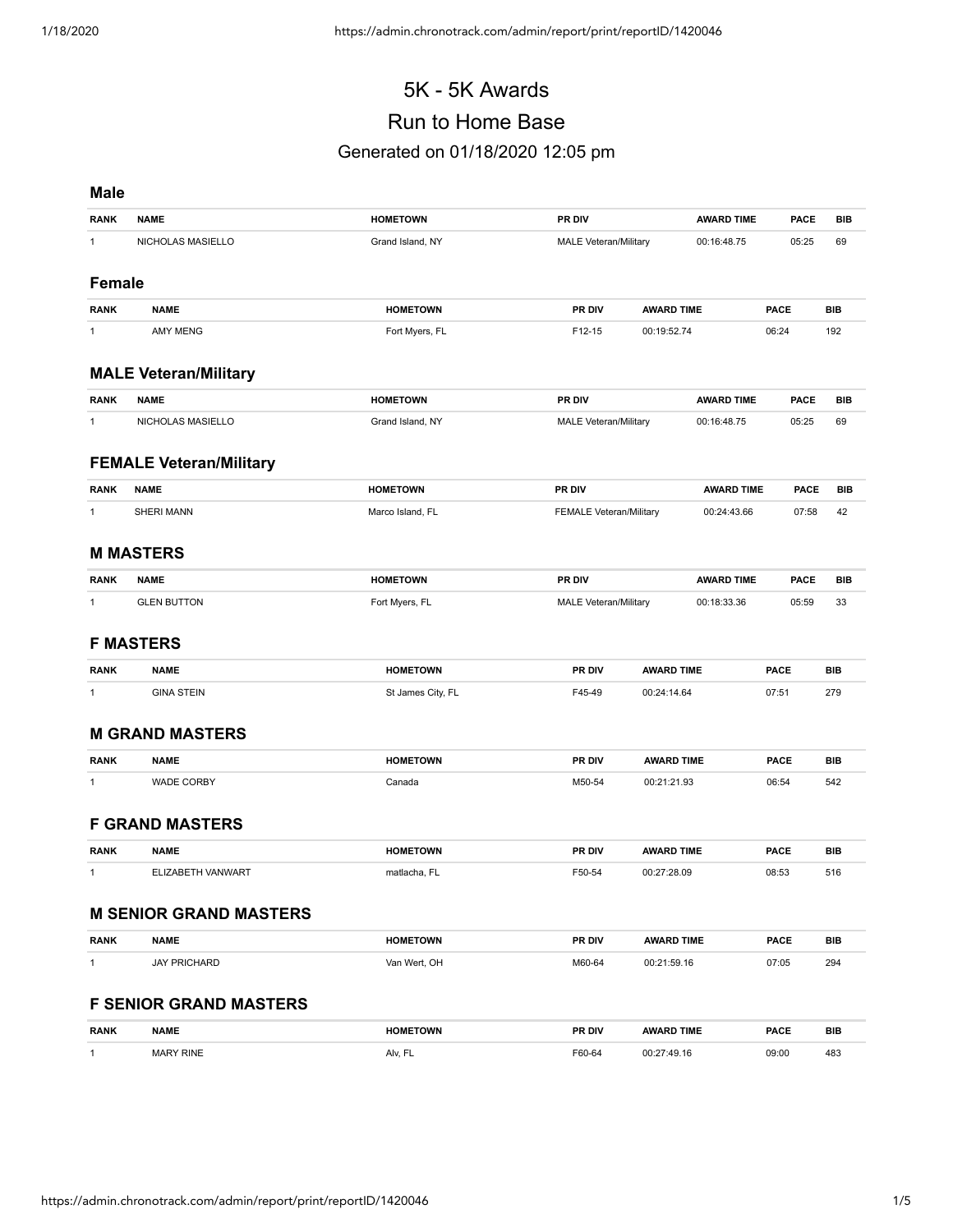## **M1-11**

| <b>RANK</b> | <b>NAME</b>               | <b>HOMETOWN</b>  | <b>PR DIV</b> | <b>AWARD TIME</b> | <b>PACE</b> | BIB |
|-------------|---------------------------|------------------|---------------|-------------------|-------------|-----|
|             | <b>GRAYSON LEADBETTER</b> | Estero, FL       | M1-11         | 00:21:22.53       | 06:53       | 604 |
| 2           | OWEN SMITH                | Lehigh Acres, FL | M1-11         | 00:22:16.88       | 07:11       | 462 |
| 3           | <b>BRIONE RIOS</b>        | LEHIGH ACRES. FL | M1-11         | 00:24:15.80       | 07:49       | 437 |

## **F1-11**

| <b>RANK</b> | <b>NAME</b>          | <b>HOMETOWN</b> | <b>PR DIV</b> | <b>AWARD TIME</b> | <b>PACE</b> | BIB |
|-------------|----------------------|-----------------|---------------|-------------------|-------------|-----|
|             | <b>JAYLA MORGANI</b> | Fort Myers, FL  | F1-11         | 00:25:30.28       | 08:13       | 453 |
| 2           | <b>BRIANNA GUY</b>   | LaBelle, FL     | $F1-11$       | 00:34:41.18       | 11:10       | 494 |
|             | SOPHIA BALLESTEROS   | Naples, FL      | F1-11         | 00:34:50.32       | 11:13       | 374 |

## **M12-15**

| <b>RANK</b> | <b>NAME</b>          | <b>HOMETOWN</b>  | <b>PR DIV</b> | <b>AWARD TIME</b> | <b>PACE</b> | BIB |
|-------------|----------------------|------------------|---------------|-------------------|-------------|-----|
|             | <b>JAKE HOTKA</b>    | lehigh acres, FL | M12-15        | 00:23:15.36       | 07:30       | 422 |
| 2           | <b>PRESTON ELLIS</b> | lehigh acres, FL | M12-15        | 00:24:17.07       | 07:49       | 421 |
| 3           | NATHAN KOVACH        | Georgetown, KY   | M12-15        | 00:24:19.13       | 07:50       | 521 |

## **F12-15**

| <b>RANK</b> | <b>NAME</b>       | <b>HOMETOWN</b> | <b>PR DIV</b>      | <b>AWARD TIME</b> | <b>PACE</b> | <b>BIB</b> |
|-------------|-------------------|-----------------|--------------------|-------------------|-------------|------------|
|             | SADIE SCARDINO    | naples, FL      | F <sub>12-15</sub> | 00:23:59.77       | 07:44       | 429        |
| 2           | <b>KYLIE WILL</b> | naples, FL      | F12-15             | 00:25:57.39       | 08:22       | 430        |
| 3           | SVETLANA MARTIN   | Ft. Myers, FL   | F12-15             | 00:27:10.39       | 08:45       | 490        |

## **M16-19**

| <b>RANK</b> | <b>NAME</b>          | <b>HOMETOWN</b>  | <b>PR DIV</b> | <b>AWARD TIME</b> | <b>PACE</b> | BIB |
|-------------|----------------------|------------------|---------------|-------------------|-------------|-----|
|             | RICHARD HENNINK      | Naples, FL       | M16-19        | 00:21:06.72       | 06:48       | 125 |
| 2           | ROWEN FRICKE         | Ft Myers, FL     | M16-19        | 00:23:04.49       | 07:26       | 228 |
| 3           | <b>GABRIEL AYALA</b> | Lehigh Acres, FL | M16-19        | 00:25:23.68       | 08:1'       | 167 |

## **F16-19**

| <b>RANK</b> | <b>NAME</b>        | <b>HOMETOWN</b> | <b>PR DIV</b>      | <b>AWARD TIME</b> | <b>PACE</b> | BIB |
|-------------|--------------------|-----------------|--------------------|-------------------|-------------|-----|
|             | ADDIE JENKINSON    | Fort Myers, FL  | F16-19             | 00:21:27.43       | 06:55       | 531 |
| 2           | <b>MOLLY NOVIA</b> | Fort Myers, FL  | F16-19             | 00:27:27.10       | 08:51       | 317 |
| 3           | <b>SARAH BORST</b> | Fort Myers, FL  | F <sub>16-19</sub> | 00:45:59.07       | 14:49       | 559 |

#### **M20-24**

| <b>RANK</b> | <b>NAME</b>          | <b>HOMETOWN</b> | <b>PR DIV</b> | <b>AWARD TIME</b> | <b>PACE</b> | BIB |
|-------------|----------------------|-----------------|---------------|-------------------|-------------|-----|
|             | <b>COLLIN NEWTON</b> | Shelby Twp, MI  | M20-24        | 00:20:02.76       | 06:28       | 560 |
| 2           | MAXWELL BAERSON      | Fort Myers, FL  | M20-24        | 00:23:17.44       | 07:30       | 484 |
| 3           | <b>TUCKER BARONE</b> | Estero, FL      | M20-24        | 00:25:26.41       | 08:12       | 507 |

## **F20-24**

| <b>RANK</b> | <b>NAME</b>            | <b>HOMETOWN</b> | <b>PR DIV</b> | <b>AWARD TIME</b> | <b>PACE</b> | <b>BIB</b> |
|-------------|------------------------|-----------------|---------------|-------------------|-------------|------------|
|             | <b>KERRY DAVIS</b>     | Fort Myers, FL  | F20-24        | 00:20:30.31       | 06:36       | 203        |
| 2           | <b>EMILY ENGBER</b>    | Sunrise, FL     | F20-24        | 00:27:09.12       | 08:45       | 156        |
| 3           | CONSUELO PARRA-HERMIDA | Fort Myers, FL  | F20-24        | 00:30:12.53       | 09:44       | 193        |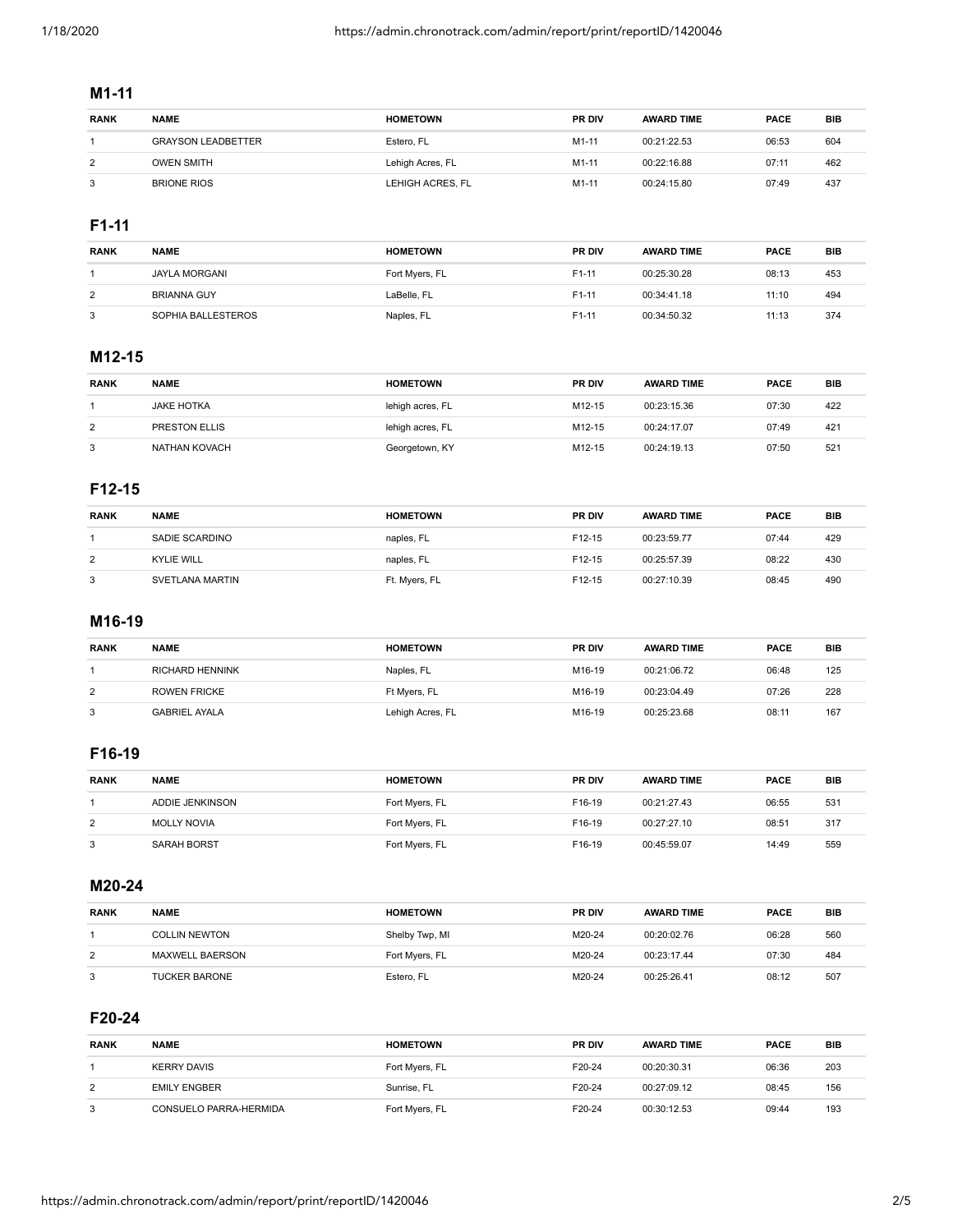#### **M25-29**

| <b>RANK</b> | <b>NAME</b>         | <b>HOMETOWN</b> | <b>PR DIV</b>                | <b>AWARD TIME</b> | <b>PACE</b> | BIB |
|-------------|---------------------|-----------------|------------------------------|-------------------|-------------|-----|
|             | <b>LIAM GODDARD</b> | Fort Myers, FL  | M25-29                       | 00:21:23.67       | 06:54       | 285 |
| 2           | <b>DAN CARR</b>     | Pitman, NJ      | <b>MALE Veteran/Military</b> | 00:24:37.06       | 07:56       | 75  |
|             | JORDAN JOHN         | Fort Myers, FL  | M25-29                       | 00:26:46.80       | 08:38       | 508 |

## **F25-29**

| <b>RANK</b>    | <b>NAME</b>              | <b>HOMETOWN</b> | <b>PR DIV</b> | <b>AWARD TIME</b> | <b>PACE</b> | <b>BIB</b> |
|----------------|--------------------------|-----------------|---------------|-------------------|-------------|------------|
|                | ANGELA CIROALO           | Fort Myers, FL  | F25-29        | 00:22:24.40       | 07:13       | 467        |
| $\overline{2}$ | ASHLEY SORENSON          | Fort Myers, FL  | F25-29        | 00:26:36.14       | 08:34       | 221        |
|                | <b>CAROLINE CHUMAKOV</b> | Fort Myers, FL  | F25-29        | 00:29:33.95       | 09:31       | 146        |

## **M30-34**

| <b>RANK</b> | <b>NAME</b>          | <b>HOMETOWN</b> | <b>PR DIV</b> | <b>AWARD TIME</b> | <b>PACE</b> | BIB |
|-------------|----------------------|-----------------|---------------|-------------------|-------------|-----|
|             | SCOTT SVEC           | Fort Myers, FL  | M30-34        | 00:21:22.39       | 06:53       | 154 |
| 2           | <b>JUSTIN RICCIO</b> | Fort Myers, FL  | M30-34        | 00:24:18.22       | 07:50       | 513 |
| 3           | <b>TONY VYE</b>      | Fort Myers, FL  | M30-34        | 00:25:57.58       | 08:22       | 501 |

## **F30-34**

| <b>RANK</b> | <b>NAME</b>         | <b>HOMETOWN</b> | <b>PR DIV</b> | <b>AWARD TIME</b> | <b>PACE</b> | <b>BIB</b> |
|-------------|---------------------|-----------------|---------------|-------------------|-------------|------------|
|             | EMILY UZA           | Toronto, Canada | F30-34        | 00:23:09.06       | 07:28       | 327        |
| 2           | DERYA DEANE         | Sterling, MA    | F30-34        | 00:23:56.86       | 07:43       | 155        |
| 3           | <b>BECKY CHILDS</b> | Cape Coral, FL  | F30-34        | 00:26:03.97       | 08:24       | 343        |

## **M35-39**

| <b>RANK</b>    | <b>NAME</b>          | <b>HOMETOWN</b>  | <b>PR DIV</b>                | <b>AWARD TIME</b> | <b>PACE</b> | BIB |
|----------------|----------------------|------------------|------------------------------|-------------------|-------------|-----|
|                | <b>WILLIAM BLAIR</b> | Naples, FL       | <b>MALE Veteran/Military</b> | 00:21:54.26       | 07:04       | 105 |
| $\overline{2}$ | OSCAR CABRERA        | Lehigh Acres, FL | M35-39                       | 00:22:27.35       | 07:14       | 543 |
|                | BRANDEN NATHE        | Homestead, FL    | <b>MALE Veteran/Military</b> | 00:23:55.06       | 07:42       | 826 |

## **F35-39**

| <b>RANK</b> | <b>NAME</b>           | <b>HOMETOWN</b>    | <b>PR DIV</b> | <b>AWARD TIME</b> | <b>PACE</b> | <b>BIB</b> |
|-------------|-----------------------|--------------------|---------------|-------------------|-------------|------------|
|             | STEPHANIE KALACZYNSKI | Fort Myers, FL     | F35-39        | 00:23:07.24       | 07:27       | 514        |
| 2           | <b>ASHLEY RICH</b>    | Punta Gorda, FL    | F35-39        | 00:23:37.46       | 07:37       | 252        |
| 3           | NORA BRIDGE           | Bonita Springs, FL | F35-39        | 00:24:26.77       | 07:53       | 827        |

## **M40-44**

| <b>RANK</b> | <b>NAME</b>          | <b>HOMETOWN</b>   | <b>PR DIV</b> | <b>AWARD TIME</b> | <b>PACE</b> | <b>BIB</b> |
|-------------|----------------------|-------------------|---------------|-------------------|-------------|------------|
|             | <b>BRIAN JACKSON</b> | Safety Harbor, FL | M40-44        | 00:19:32.81       | 06:18       | 180        |
| 2           | STANLEY SCHOENEWALD  | Naples, FL        | M40-44        | 00:22:04.38       | 07:07       | 257        |
| 3           | PETER VAMVAKARIS     | Cape Coral, FL    | M40-44        | 00:24:30.33       | 07:54       | 307        |

## **F40-44**

| RANK | <b>NAME</b>              | <b>HOMETOWN</b> | <b>PR DIV</b>                  | <b>AWARD TIME</b> | PACE  | <b>BIB</b> |
|------|--------------------------|-----------------|--------------------------------|-------------------|-------|------------|
|      | <b>CORDULA REICHARDT</b> | Fort Myers, FL  | F40-44                         | 00:24:21.96       | 07:51 | 512        |
| 2    | ANNE BURIK               | Fort Myers, FL  | F40-44                         | 00:25:27.98       | 08:12 | 298        |
| 3    | <b>ISABEL LEBRON</b>     | Cape Coral, FL  | <b>FEMALE Veteran/Military</b> | 00:26:11.48       | 08:26 | 82         |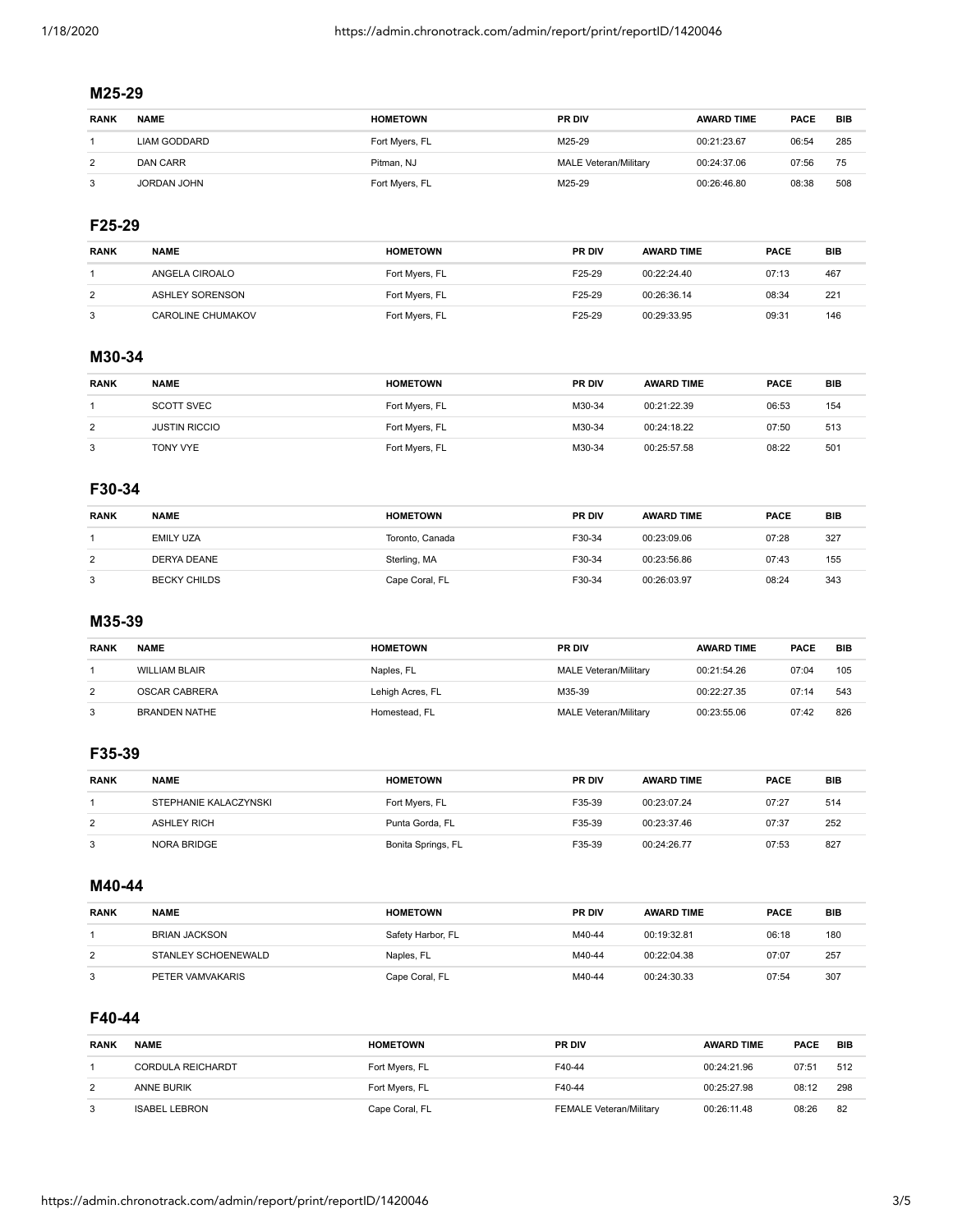#### **M45-49**

| <b>RANK</b> | <b>NAME</b>      | <b>HOMETOWN</b> | <b>PR DIV</b>                | <b>AWARD TIME</b> | <b>PACE</b> | <b>BIB</b> |
|-------------|------------------|-----------------|------------------------------|-------------------|-------------|------------|
|             | PAUL CLEMENT     | Fort Myers, FL  | M45-49                       | 00:22:12.43       | 07:09       | 487        |
|             | CHRIS GUTIERREZ  | Chula Vista. CA | <b>MALE Veteran/Military</b> | 00:23:14.73       | 07:29       | 2          |
|             | TONY LAUCEVICIUS | Cape Coral, FL  | <b>MALE Veteran/Military</b> | 00:23:26.83       | 07:33       |            |

## **F45-49**

| <b>RANK</b> | <b>NAME</b>          | <b>HOMETOWN</b>  | <b>PR DIV</b> | <b>AWARD TIME</b> | <b>PACE</b> | BIB |
|-------------|----------------------|------------------|---------------|-------------------|-------------|-----|
|             | <b>MIRIAM KELLER</b> | FORT MYERS, FL   | F45-49        | 00:25:46.89       | 08:18       | 226 |
| 2           | VANESSA MACKINNON    | Lehigh acres, FL | F45-49        | 00:26:11.89       | 08:26       | 137 |
| 3           | KATHLEEN CORLETT     | Ft Myers, FL     | F45-49        | 00:26:34.13       | 08:34       | 409 |

#### **M50-54**

| <b>RANK</b> | <b>NAME</b>            | <b>HOMETOWN</b> | <b>PR DIV</b> | <b>AWARD TIME</b> | <b>PACE</b> | BIB |
|-------------|------------------------|-----------------|---------------|-------------------|-------------|-----|
|             | <b>DEAN SANFILIPPO</b> | Ft Myers, FL    | M50-54        | 00:23:42.89       | 07:38       | 130 |
| 2           | DAVID GALE             | Estero, FL      | M50-54        | 00:23:46.07       | 07:40       | 136 |
| 3           | <b>BOB OLSON</b>       | Lansing, MI     | M50-54        | 00:25:47.55       | 08:19       | 134 |

## **F50-54**

| <b>RANK</b> | <b>NAME</b>          | <b>HOMETOWN</b> | <b>PR DIV</b> | <b>AWARD TIME</b> | <b>PACE</b> | <b>BIB</b> |
|-------------|----------------------|-----------------|---------------|-------------------|-------------|------------|
|             | <b>DEBBIE REILLY</b> | Massapequa, NY  | F50-54        | 00:27:21.27       | 08:49       | 380        |
| 2           | KIMBERLIE DAUGHERTY  | Fort Myers, FL  | F50-54        | 00:27:40.04       | 08:55       | 547        |
| 3           | LISA LACY            | Estero, FL      | F50-54        | 00:31:37.71       | 10:11       | 225        |

## **M55-59**

| <b>RANK</b> | <b>NAME</b>   | <b>HOMETOWN</b> | <b>PR DIV</b> | <b>AWARD TIME</b> | <b>PACE</b> | BIB |
|-------------|---------------|-----------------|---------------|-------------------|-------------|-----|
|             | RICK TAPLIN   | MAPLE GROVE, MN | M55-59        | 00:21:26.00       | 06:54       | 371 |
| 2           | CHARLIE MOORE | Ft. Myers, FL   | M55-59        | 00:22:14.65       | 07:10       | 124 |
| 3           | PAUL DANDINI  | Fort Myers, FL  | M55-59        | 00:22:15.28       | 07:10       | 411 |

#### **F55-59**

| <b>RANK</b> | <b>NAME</b>           | <b>HOMETOWN</b> | <b>PR DIV</b> | <b>AWARD TIME</b> | <b>PACE</b> | <b>BIB</b> |
|-------------|-----------------------|-----------------|---------------|-------------------|-------------|------------|
|             | THERESA DUMPE         | Hagerstown, MD  | F55-59        | 00:27:52.16       | 08:59       | 287        |
| 2           | LINDA SETHARES-CARUSO | Cape Coral, FL  | F55-59        | 00:28:38.72       | 09:14       | 341        |
|             | DANA HILMOE           | Naples, FL      | F55-59        | 00:30:31.59       | 09:50       | 288        |

#### **M60-64**

| <b>RANK</b> | <b>NAME</b>        | <b>HOMETOWN</b> | <b>PR DIV</b> | <b>AWARD TIME</b> | <b>PACE</b> | BIB |
|-------------|--------------------|-----------------|---------------|-------------------|-------------|-----|
|             | <b>JAMES SWIFT</b> | Estero, FL      | M60-64        | 00:23:22.22       | 07:32       | 363 |
| 2           | STEVE ANDERSON     | Fort Myers, FL  | M60-64        | 00:23:48.87       | 07:40       | 519 |
| 3           | DOUG LINDERER      | Naples, FL      | M60-64        | 00:24:35.04       | 07:55       | 265 |

#### **F60-64**

| <b>RANK</b> | <b>NAME</b>            | <b>HOMETOWN</b>  | <b>PR DIV</b> | <b>AWARD TIME</b> | <b>PACE</b> | <b>BIB</b> |
|-------------|------------------------|------------------|---------------|-------------------|-------------|------------|
|             | <b>FRANCINE GOLDEN</b> | Lehigh Acres, FL | F60-64        | 00:29:28.70       | 09:30       | 365        |
| 2           | <b>CAREN SIMPSON</b>   | Fort Myers, FL   | F60-64        | 00:33:54.18       | 10:55       | 262        |
| 3           | BECKY BONISTEEL-BOURNE | Peterborough     | F60-64        | 00:34:19.94       | 11:04       | 348        |